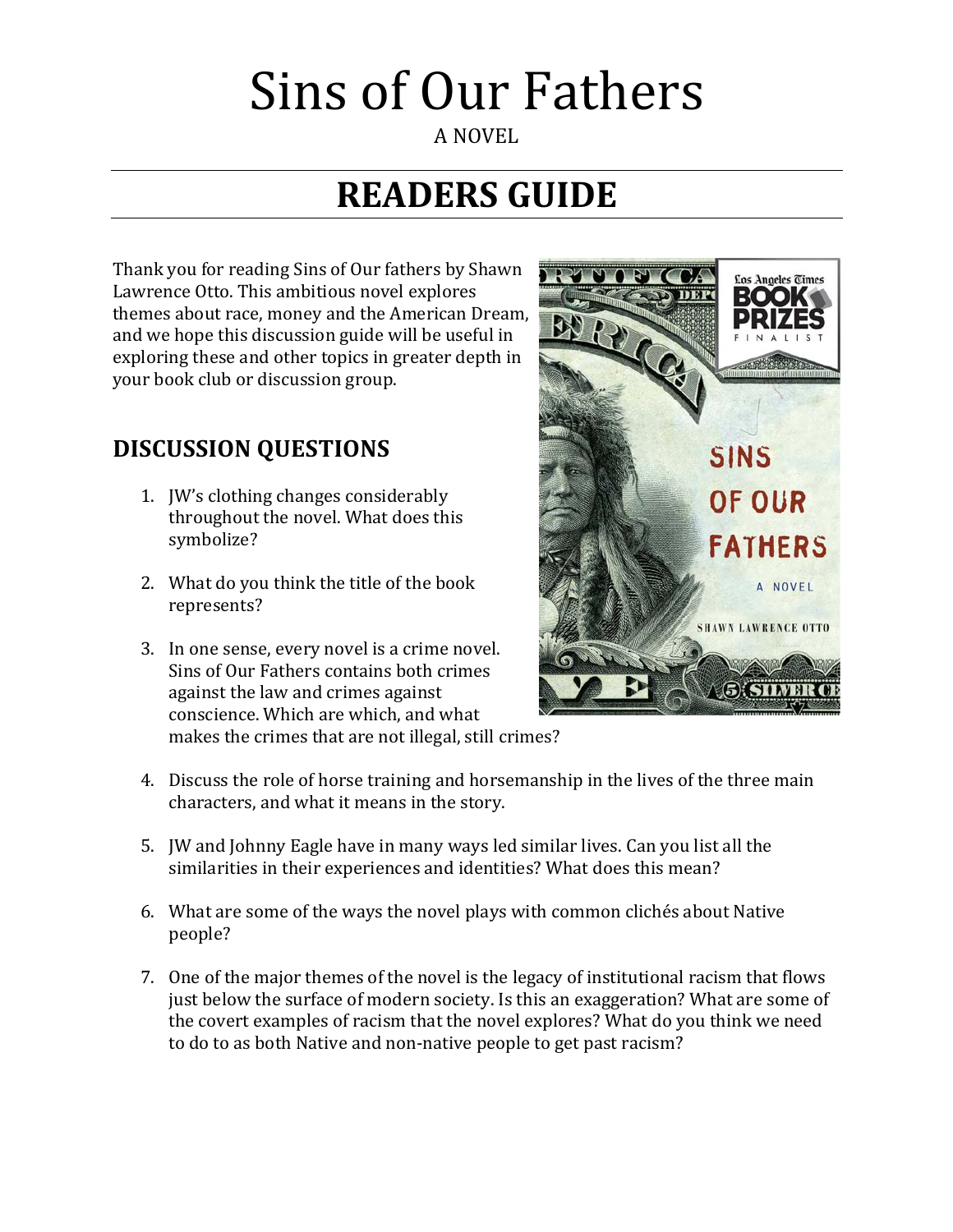#### A NOVEL

## **READERS GUIDE**

- 8. Two of the major themes of the novel explore the ways that US law structurally deprives Native people of access to economic opportunity and criminal justice. Discuss how the Tribal Law and Order Act and the Violence Against Women Act are two attempts to address this problem, and whether they are succeeding.
- 9. One of the effects of federal trust ownership of Native lands is that banks often will avoid mortgage lending on reservations, depriving Native people of the major engine for wealth-building among the middle class: a home mortgage. Another effect is that, unlike states and counties, tribal governments cannot levy property taxes to fund government operations. What impact, if any, do you think this situation had on the members of the North lake Band of Ojibwe?
- 10. Discuss the ways that rape plays out in the lives of the characters in the story.
- 11. What does the term "apple" mean, and why is it insulting?
- 12. A common argument in discussions about race is that Native people should assimilate, like other ethnic minorities. What are the factors that make the situation more complicated than that when if comes to Native people?
- 13. Discuss the role of risk and gambling in the story.
- 14. In the end, JW goes to prison for a crime he did not commit. Is this justice?
- 15. The novel explores the relationship between prejudice, justice and empathy. How do both JW's and Johnny Eagle's understanding of these qualities evolve over the course of the story?
- 16. What does Jacob represent to JW, and why?
- 17. If you had to lead a discussion of this book among high school students, what would you tell them about why the issues in the book are still alive today?
- 18. What is JW trying to do when he takes Julie to the quarry?
- 19. Is Carol a sympathetic character? Why or why not?
- 20. What things attract Mona and JW to each other?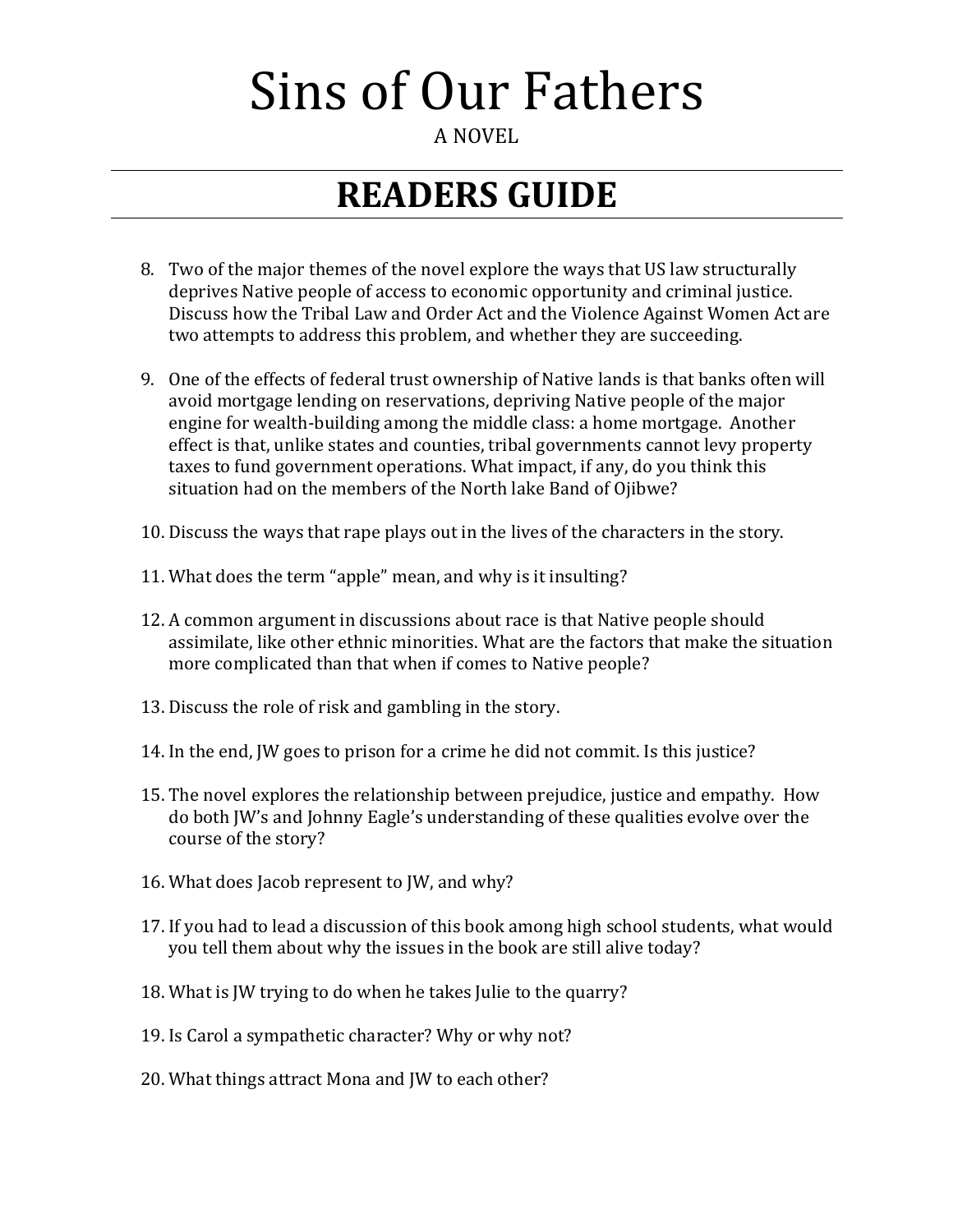#### A NOVEL

### **READERS GUIDE**

- 21. One of the core clues in the novel is the Chief Onepape bill. What does this represent?
- 22. Search for Chief Onepapa on the Internet. What is famously wrong with the bill, and what if anything does that say about the federal government's relationship to Native people?
- 23. This novel was written by a non-Native. Does he have the right to tell this story? What should writers writing across culture or gender identities on politically sensitive topics keep in mind? Did the writer succeed? Why or why not?
- 24. The novel has been described as being about race, money, and the American Dream. What is the American Dream, and how does the novel explore that?

### **HELP SPREAD THE WORD**

Thank you for reading Sins of Our Fathers.

If you enjoyed the book and feel its themes are important, please recommend it to your book club, your child's English teacher, your local radio station, your local independent bookstore, and rate and review it on Goodreads.

Shawn Lawrence Otto is available to visit book clubs via video chat, or as a keynote speaker at events worldwide. You can reach him via his Webstite at shawnotto.com.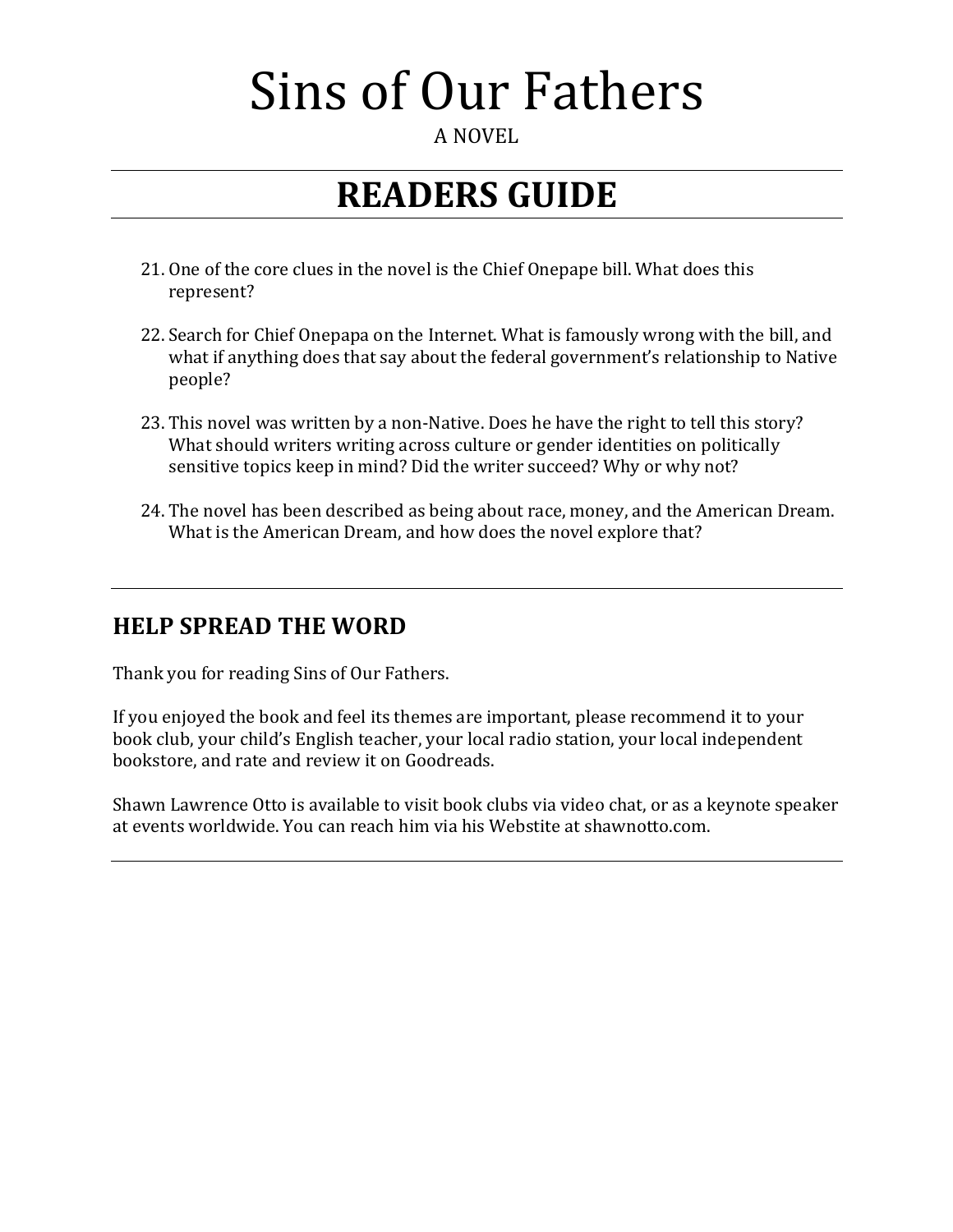#### A NOVEL

## **READERS GUIDE**



### Four Questions for...Author Shawn Lawrence Otto

By Claire Kirch

The champagne corks must have been flying at Shawn Lawrence Otto's home, near the St. Croix River, earlier this month. On November 4, Otto's wife, Rebecca, was re-elected Minnesota's state auditor after a bruising political campaign. A week later, Otto's debut novel, *Sins of Our Fathers* (Milkweed Editions), starred by PW, had its Minneapolis launch party. We talked to the author--and sometime screenwriter (he wrote the film adaptation of *House of Sand and Fog*)--about his new novel, managing his wife's campaign and the American Dream.

#### Your publisher, Milkweed Editions, touts this novel as an exploration of race, money, and the American Dream. What do you want your readers to understand about these things?

The American Dream has always been about equal access to opportunity. Race has been a part of this discussion since the beginning, playing out in battles over economics and opportunity—who has access to capital, who can vote. These are the fundamental things we wind up fighting over. American Indians are denied in law the same level of access to justice and economic opportunity afforded other Americans, because of the unique way Congress and the Supreme Court have treated them. What does that mean, and what would happen when someone like that tried to push back against those limitations, to grab a bigger piece of the American Dream? That's what this novel explores.

#### Where does your knowledge, and interest, in this subject come from?

My mother is an immigrant, so I have always been aware of this question of what it means to be an American, and the privileges of being on the inside, and what it is like to be just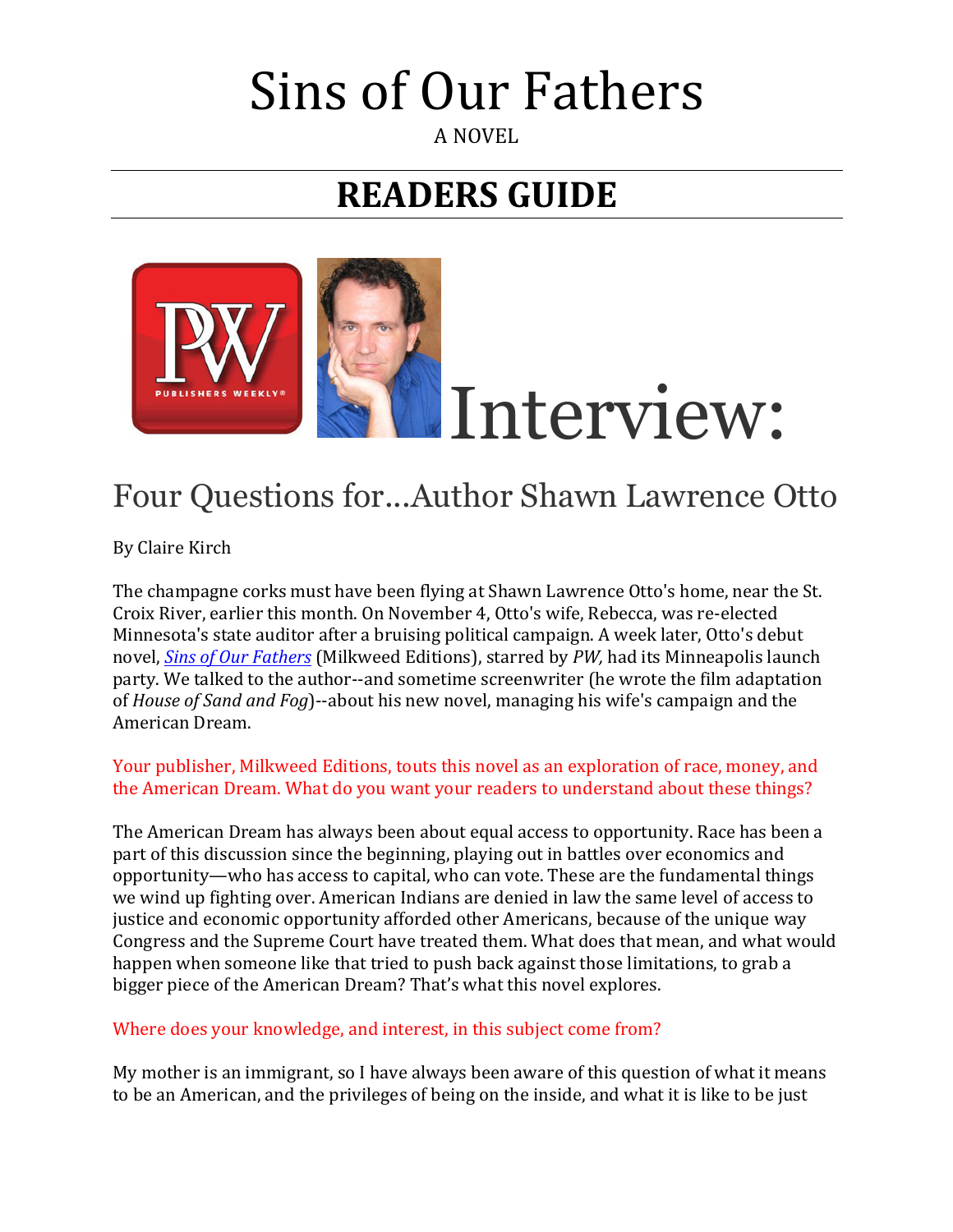A NOVEL

## **READERS GUIDE**

outside of that and wanting to get in. With *Sins of Our Fathers*, I started out by wanting to write a movie to shoot in my home state of Minnesota, and I'd tried various ideas. My wife showed me an article in the *Fed Gazette* about how and why many banks avoid lending on Indian reservations. American Indians very much fill the role of perpetual immigrants in America—not quite sovereign, not quite citizens in terms of the rights and opportunities they are afforded. Because of the way Congress and the Supreme Court have structured reservations, banks often avoid lending there and it is very difficult to get a mortgage, which is the main engine of economic growth in the middle class. On the justice side, Tribal courts cannot prosecute white people for crimes they commit on a reservation. As a result, crime tends to be much higher there. We say it's the alcohol or it's inter-generational poverty or that Natives just can't get their shit together, when we've structurally taken away many of the tools for them to do so. We need to find a way to bend the arc of justice wider. You don't have to be an Indian to care about that. It's the American Dream.

#### You've published a nonfiction book, *Fool Me Twice: Fighting the Assault on Science iin America*, which won a Minnesota Book Award. Nonetheless, you've also written for film and television. Why tell this story in a novel instead of, say, a screenplay?

I did start out writing *Sins* as a film, but as a screenwriter I've always sort of envied novelists the art that the form allows in terms of the beauty of writing and the ability to move people in a much more intimate way. Screenwriting places much of the art in the economical movement of emotion through the drama. I love that form, leading with the actions the characters take, which is why you hear directors shout "Action!" In a novel you have an opportunity to retain that, but you also have much more time to explore the nuances of ideas and themes, and the beauty of language and how that informs our understanding of our lives and our purpose. In thinking about shooting this film, I went to do some location scouting on various reservations and the more I learned the more opportunity I saw coming from a novelistic approach to get into a lot of really beautiful things while maintaining a thriller's edge.

Your wife, Rebecca Otto, was re-elected as Minnesota's state auditor a week before *Sins of Our Fathers* was officially released. You managed her campaign. What was that like, promoting a novel about predatory financial practices while so immersed in the campaign for a state auditor?

Running Rebcca's campaign while doing the last rewrites of the novel was a bit like painting a watercolor while battling five ninjas. You are all about numbers and messaging and strategy and the full-contact sort of combat of the political arena; it's hard to do that while also accessing the creative space you need to inhabit your characters and be an